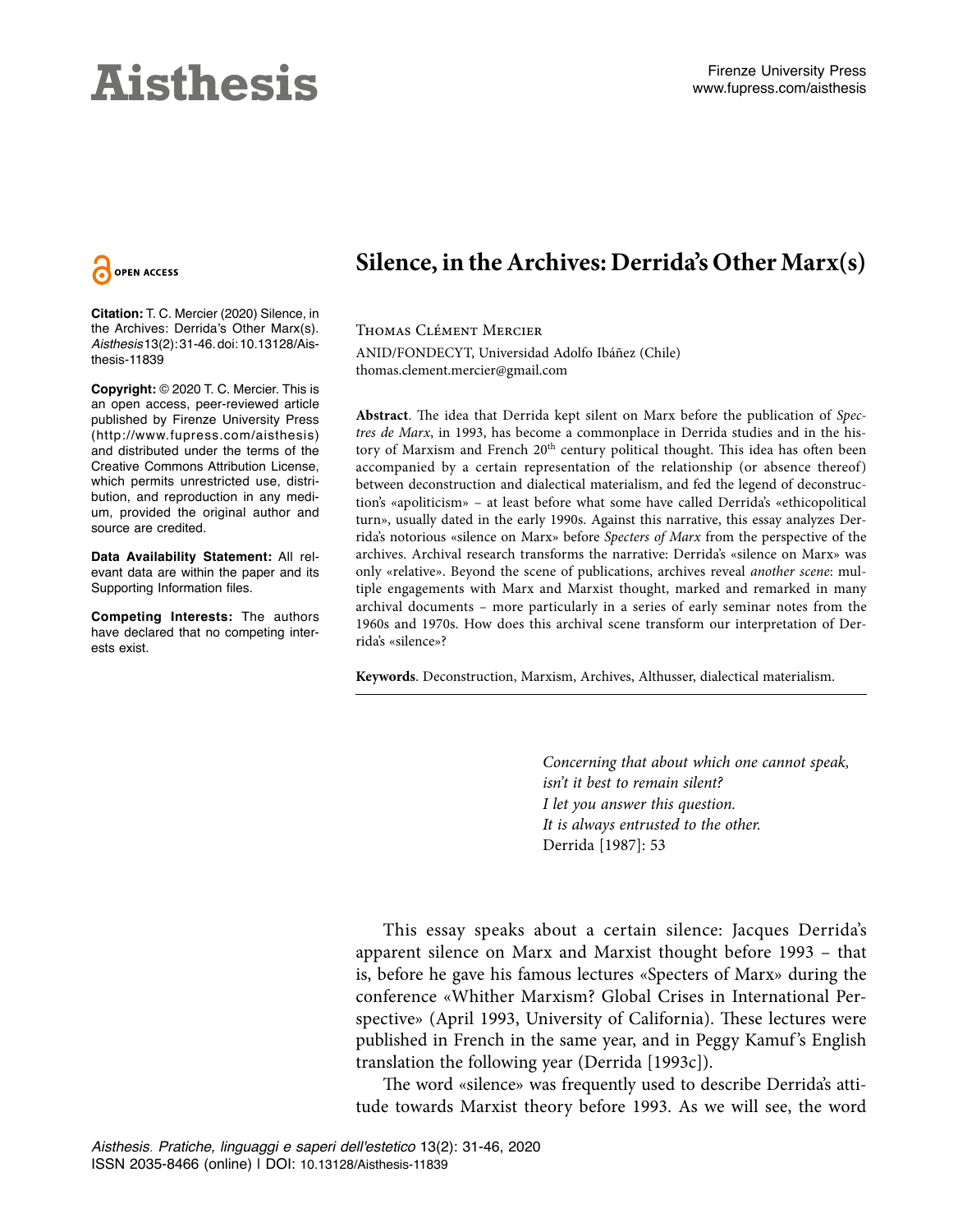was adopted by a multiplicity of actors on the multilayered scene I will describe in this essay, including by Derrida himself. On this scene, the *word* «silence» runs like a rumor from one actor to the other – to such extent that the word itself seems to act as one of the actors in that configuration. The question of «silence» overdetermines many of the questions I want to address today with regard to Derrida's scene of writing – a scene which, as we will see, is also a scene of *teaching*. Said «silence» is usually mentioned by Derrida's interlocutors as an implicit critique, as an attack, or as a sort of friendly challenge, meant to offer him the opportunity to respond, to explain himself about his «silence on Marx». In several occasions, then, Derrida was led to acknowledge this silence, sometimes attempting to justify it with a certain impatience, sometimes exhibiting it with irony, even pride, going to suggest that this silence could be read as a strategic weapon or as a theoretical statement in its own right. For that matter, Derrida's silence and his tardiness in writing about Marx were made very explicit in *Specters of Marx*, in which the motifs of contretemps and untimeliness were connected to an important theme of the book – namely, «messianicity without messianism», the disadjusted-disadjusting promise of justice:

*If one interprets the gesture we are risking here as a belated-rallying-to-Marxism, then one would have to have misunderstood quite badly. It is true, however, that I would be today, here, now, less insensitive than ever to the appeal of the contretemps or of being out-of-step, as well as to the style of an untimeliness that is more manifest and more urgent than ever. Already I hear people saying: «You picked a good time to salute Marx!» Or else: «It's about time!» «Why so late?» I believe in the political virtue of the contretemps. And if a contretemps does not have the good luck, a more or less calculated luck, to come* just in time*, then the inopportuneness of a strategy (political or other) may still bear witness, precisely* [justement]*, to justice,* bear witness*, at least, to the justice which is demanded and about which we were saying a moment ago that it must be disadjusted, irreducible to exactness* [justesse] *and to law.* (Derrida [1993c]: 109-110)

«Why so late?», Derrida asks, humorously mimicking the other's speech. «Pourquoi si tard?» When *Spectres de Marx* was published in 1993, it was indeed received as Derrida's first proper engagement with Marxist thought. At the time, Derrida did nothing to dispel this common preconception, quite the opposite: in the book, Derrida's belatedness came front and center, and in fact provided Derrida with one of his main arguments: «The time is out of joint». In that book, Derrida praised the political virtues of contretemps, and made of untimeliness a decisive philosophical and political concept. According to Derrida, «out-ofjointness» is the condition for a justice that cannot *present* itself, that can never be «right on time». The force of a certain contretemps is conceived as what propels the deconstruction of law, signaling its inadequateness and perfectibility and enjoining its transformation. In this way, Derrida wrote *Specters of Marx also* as a self-performance, as a staging, a *mise en scène* of his own belatedness, here understood as a political force of inquiry against the linearity of historical time, and as a potential strategic asset in some struggle, present or to come. In 1993, after the collapse of the USSR, and in the ideological context of neoliberal consolidation, Derrida depicted a global geopolitical and philosophical scene in which Marxist thought had perhaps become so *passé* that it might have retrieved some of its theoretical, political, and strategic power of subversion and transformation. In arguing for the political efficacy of afterwardsness, of Marxism's afterlife, Derrida somewhat justified his own tardiness: it was now time to break the «silence» he supposedly kept on Marx up until that point.

What I have just described constitutes, at least, the «official» narrative, one which Derrida did nothing to dissipate within *Specters of Marx*. Any casual reader would be entirely justified in believing that the book was indeed Derrida's first public incursion into Marx's philosophy and Marxist thought more generally. However, outside of the book itself, one can find signs that the self-narrative offered by Derrida in *Specters of Marx* was not quite accurate. The scene was somewhat staged.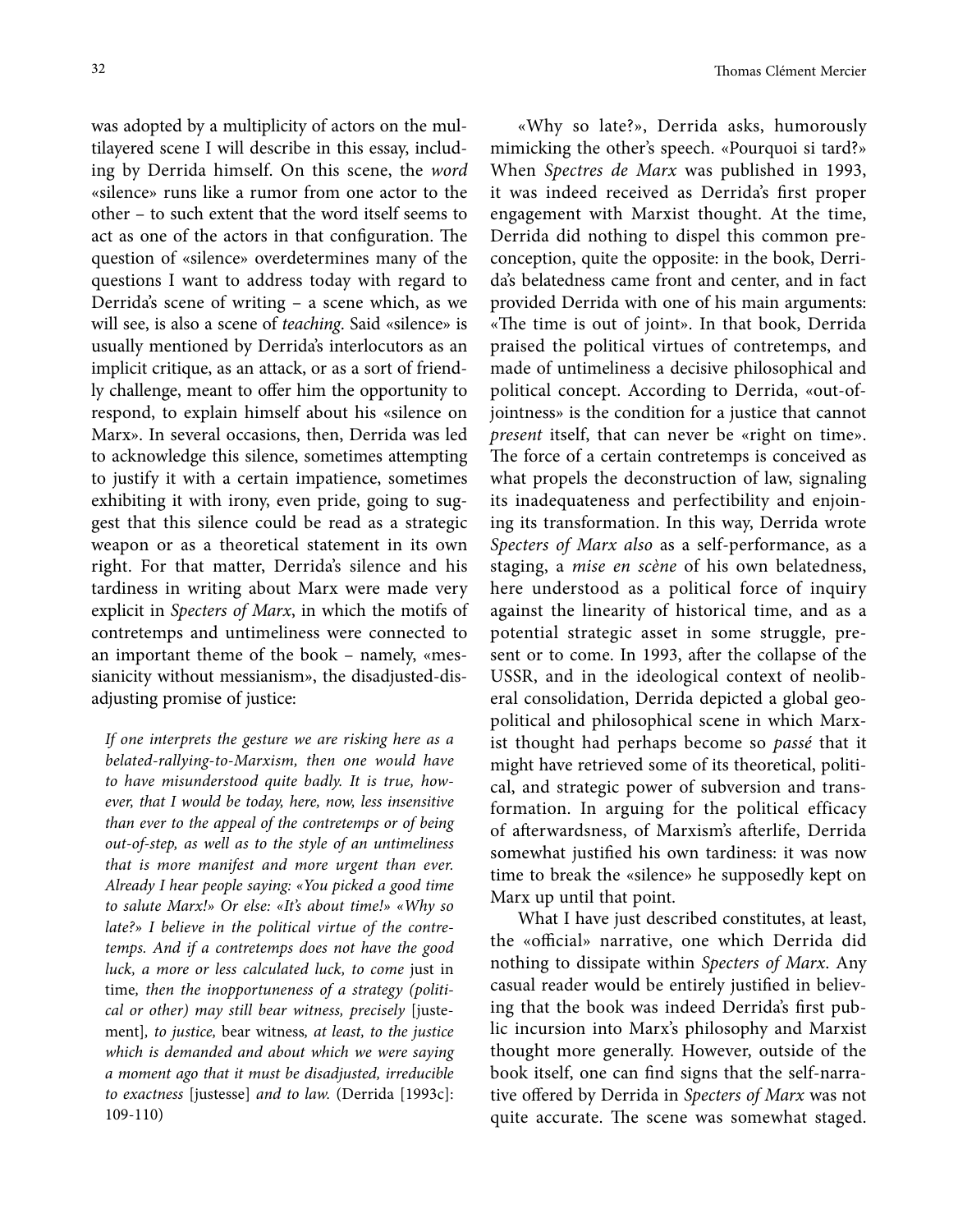For example, in the 1993 interview «La déconstruction de l'actualité*»,* whose publication closely followed the publication of *Spectres de Marx*, Derrida explained that his so-called «silence» on Marx was only «relative». Answering a remark from the journal *Passages*, he mentions *another scene* – that of the seminar, a scene of teaching:

Passages: *You spoke about Marx in a course at the Ecole Normale Supérieure in the seventies, but only allusively.*

*Derrida: They were more than allusions, if I may say so, and it was in more than one course. But apart from such references, my book* [Specters of Marx] *is an attempt to explain that situation, that relative silence, and the difficult but, I believe, intimate connections between deconstruction and a certain «spirit» of marxism.* (Derrida [1993d]: 38)

As a matter of fact, Derrida's discussions of Marx and Marxist theory in those early seminars were much, much more than mere «allusions». As we will see in the course of this essay, Derrida offered very lengthy and detailed readings of Marx and Marxist texts as early as some twentyfive years before 1993 and *Specters of Marx*. During the late 1960s and (perhaps more significantly) the early 1970s – a crucial and prolific period for French and international Marxist thought – Derrida wrote and taught extensively about Marx and Marxist authors (including Engels, Gramsci, Lenin, Benjamin, Kojève, Althusser, Balibar, Buci-Glucksmann, and many others), but none of this work was ever published during Derrida's life. It is a massive fact, one that any scholar conducting archival research cannot ignore: as Derrida explains in the above quotation, his «silence» was merely «relative». What remains to be done, then, is to rewrite the history of this «silence» from the perspective of the archives.

But is it possible to write the history of a silence? Not of any silence, not of silence *in general*, but of a particular, singular silence? How does one interpret a certain silence? Can this silence be simply circumscribed, delimited, localized, exhibited and perhaps explained according to an archaeological or genealogical narrative?

These questions cannot be avoided by anyone undertaking archival research, be they scholars or archivists. The archive always has to do with a certain silence, and this for at least two reasons. *First*, quite simply because the archive seems to speak to us. It tells us something. If there is interest in conducting archival research, this is certainly because archives are a source of information: they provide us with something that was not general knowledge, something that was left unsaid by documents heretofore available to the public. Archival research discloses something that was kept hidden, silent. It doesn't matter, here, whether this silence was the result of intentional decisions or unintentional structures. Whatever the case, archival research has a revelatory function. In the context of philosophical and theoretical archives, it allows us to bring out new elements in order to better understand the history or genealogy of a work, of a concept or a text. Archival research brings out new knowledge from old «things»: it illuminates the biographical, interpersonal, institutional, socio-political contexts in which such or such philosophical or theoretical work was produced. As such, archival research always crosses limits and breaches a certain silence: it allows new discoveries by transgressing and sometimes redefining the limits or frontiers between silence and non-silence, between the private and the public – for instance between the privacy of drafting, notetaking, writing, and the stage of publication.

However, and *secondly*, these limits or borders are never simple and natural; they are always somewhat artificial, fabricated, and therefore deconstructible. As Derrida explains in his many theoretical works on archives, the process of archivization always supposes a number of exclusions, selections, repressions, in brief, a certain silencing violence which cannot and should not be ignored<sup>1</sup>. This aspect is perhaps significant when

<sup>&</sup>lt;sup>1</sup> See notably Derrida (1995; 1998). Derrida summarizes this law of archivization in the recently published seminar *Le parjure et le pardon* (1997-1998): «la loi terrible de la machine à archiver, qui sélectionne, filtre, commande et oublie, réprime, refoule, détruit autant qu'elle garde» (Derrida [2019b] : 342).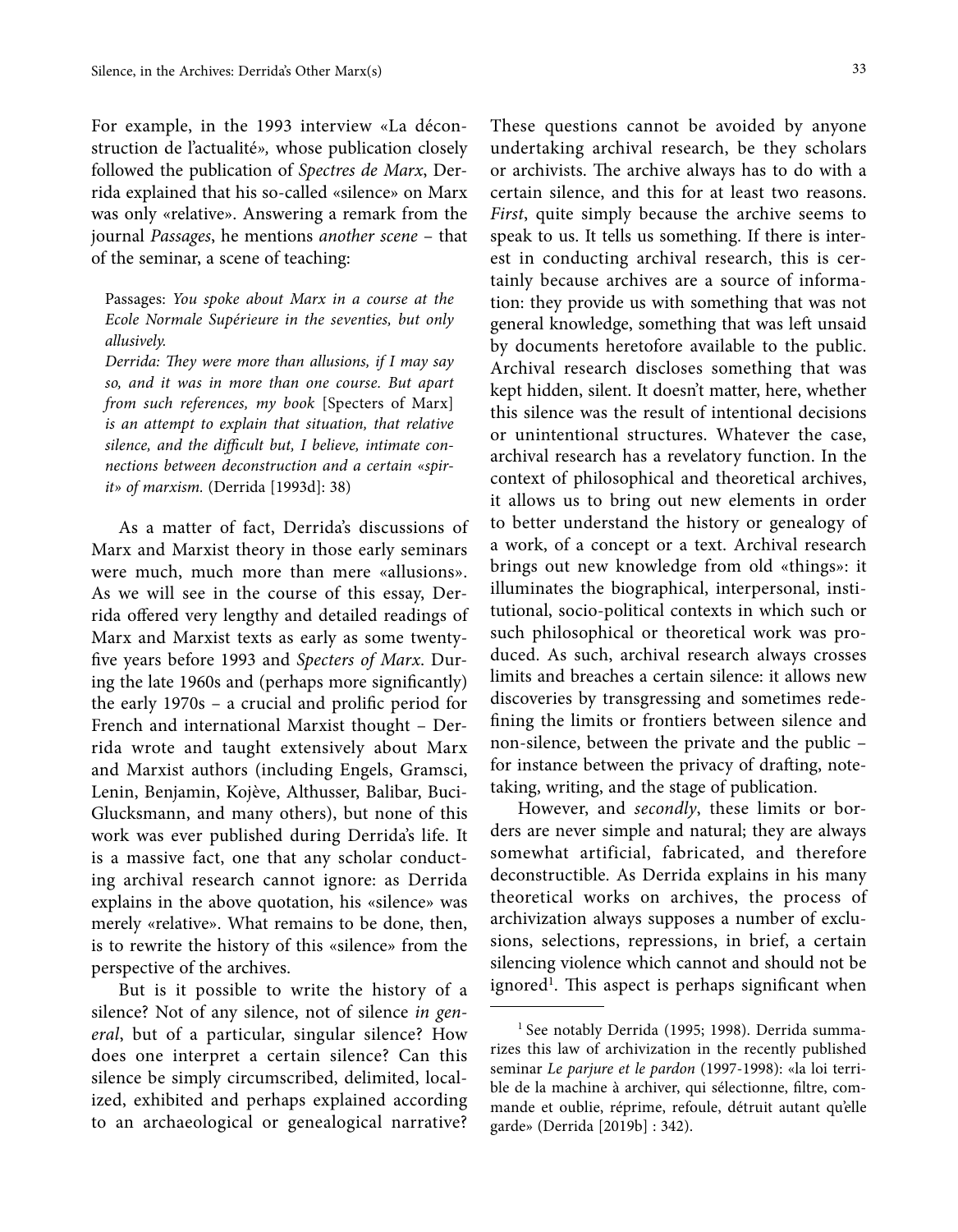it comes to Derrida's seminar notes, which constitute an important portion of his archives. Most of his teaching notes are properly written down or typed. Derrida was reading out loud his texts during his seminars – for example at École Normale Supérieure (ENS) from 1964 to 1984. These texts are now available to the reader in the archives (at Irvine, California, or at IMEC, Normandy). However, if we simply read these seminar notes as regular texts, if we read them as if they were just more books to be added to Derrida's already impressive bibliography, we risk losing sight of the specificity of these objects *as seminar notes*: we miss the singularity, the material inscription, the situation of the archive. We risk forgetting that we miss all that which exceeds the written medium, the cuts and exclusions that made their archivization possible – the orality and aurality of the teaching scene, Derrida's voice, potential ad-libs or improvisations, the physical performance that goes with the text, his body language, etc. But we also miss broader contextual delimitations, Derrida's professional environment and correlated friendships, rivalries, or hostilities, the socio-political circumstances of such teaching (which is particularly significant when someone teaches Marx), but also various institutional constraints, the fact that Derrida had to teach specific notions, each year, that were part of the programme of the *agrégation* of philosophy, the discussions with students, students' exposés, their grading, and so on and so forth<sup>2</sup>. The list is virtually unlimited. Certainly, we can always find *traces* of all this in the archives. Traces mark the archive *in abstentia*. But there must always be some inarchivable remainder – a certain silence on which the process of archivization depends, one which can never be fully exhausted by archival research, however patient or sophisticated.

The question of what exceeds the archive is part of the archival question: it supposes a number of lines and borders between the archivable and the inarchivable, between the archived and its other. For the archive to exist, for it to become available to interpretation, it must be instituted, which implies a series of exclusions and incorporations, and therefore a certain «archival violence» (Derrida [1995]: 19), and perhaps a certain politics of the archive, one which affects the work of interpretation in sometimes unpredictable ways. If one wants to write the history of a silence, such as Derrida's «silence on Marx», one must always run the risk of *marking* and *remarking* this archival violence and the silencing effects of the archive's institution. This risk is that of *interpretation*. Through its institutionalization the archive keeps in itself, incorporates the silence of what it excludes. How can we *speak* about this silence? How do we *make* it speak, or perhaps *let* it speak? This silence, seemingly pre-originary and irreducible, is a fact that archival research must deal with, one which it must *interpret* – «interpret» either in the sense of an active hermeneutic practice, or in the sense of a musical performance: silence must be reprised, repeated otherwise.

Yet, this silence is always specific. It is what makes each archival document absolutely unique and singular. There is a silence of the archive because the archive preserves in itself the secret of its own institution, of its own production *as archive*. Archival research cannot ignore this silence. This is why one should be careful not to look in the archive for the final truth of a writer, of a thought, of a corpus, or even of a historical context, a «period» or an «age», an épistèmè – even though, if it is what one is looking for, the archive is not the worst place to start.

### THE LAWS OF SILENCE: ECONOMIES AND STRATEGIES

Before I can show how archival research complicates Derrida's so-called «silence on Marx», let me describe briefly the historical context in which this silence «appeared», and how it might have been justified by Derrida and interpret-

<sup>2</sup> See Mercier (2020c; 2021) for a discussion of the institutional inscription of the seminars, and of Derrida's interrogation of these borders and limitations within the frame of his own teaching practice.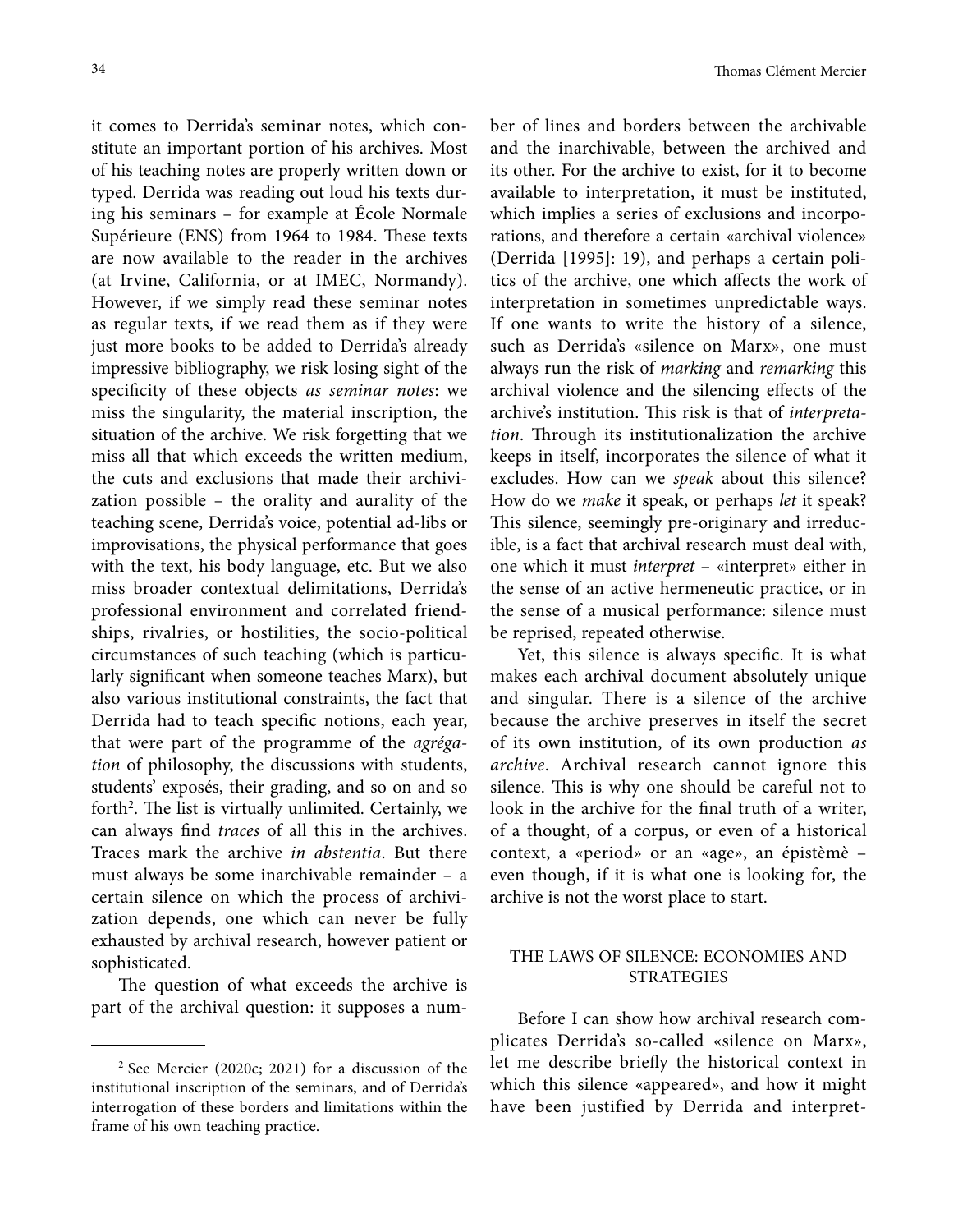ed by his contemporaries. In a 1989 interview, Michael Sprinker asked Derrida about his «reticence» about Marx and more generally about his relationship to Althusser. There, Derrida tried to explain the circumstances of his «silence on Marx» – first when he was studying at ENS in the 1950s, and later, when he returned to teach at the same school with Althusser's support, notably during what Derrida calls «the big Althusserian moment», from the mid-1960s to after 1968: «I thus found myself walled in by a sort of tormented silence. Furthermore, all that I am describing was coupled, naturally, with what others have called an intellectual, if not personal, terrorism. I always had very good personal relations with Althusser, Balibar, and others. But there was, let's say, a sort of theoretical intimidation [...]» (Derrida [1993b]: 188). The 1989 interview is also the occasion for Derrida to offer a striking description of the broader conjuncture, hegemonic mechanisms and interpersonal relationships eliciting a certain silence – a warlike scene characterized by implicitness and avoidance:

*Implicitly, underhandedly, there was such a war, so many maneuvers of intimidation, such a struggle for «hegemony» that one found oneself easily discouraged. Moreover, everyone was inevitably a party to it. There were* camps*, strategic alliances, maneuvers of encirclement and exclusion. Some forces in this merciless* Kampfplatz *grouped around Lacan, others around Foucault, Althusser, Deleuze. When it had any, that period's diplomacy (war by other means) was that of avoidance: silence, one doesn't cite or name, everyone distinguishes himself and everything forms a sort of archipelago of discourse without earthly communication, without visible passageway.*  (Derrida [1993b]: 194)

In the same interview, Derrida multiplies the justifications for his silence, stressing strategic and political implications. Besides intimidation, he explains that he feared that deconstructive critiques of the Marxist discourse be reappropriated by anti-Marxist (conservative) forces or actors: «What was called my paralysis a while ago was also a political gesture: I didn't want to raise objections that would have appeared anti-Marxist. [...] And, right or wrong, giving in both to political conviction and probably also to intimidation, I always abstained from criticizing Marxism head on. And I stress "head on"»  $(192)^3$ .

Derrida thus emphasizes the *circumstantial* character of his silence: «The silence was conjunctural. The fact of not speaking, of not lending, more precisely, *a certain public form* was both a conjunctural and a political gesture» (197). Derrida even goes to speculate about the positive impact of his silence *as silence*, on the possibility that his silence might have had concrete effects on the contemporary scene:

*In fact, I think my texts and my behavior «spoke», expressing what was necessary to have understood for those who were interested and knew how to decipher it. For all that, I don't say that silence was* right *or in general* the only possibility*. It was the one that* I believed *right and the only one of which I myself at that place and time was* capable*. On the French scene I didn't wish to attack, in a conventionally coded, utilizable, and manipulable way, a Marxist discourse [Althusser's] that seemed, rightly or wrongly, positive inside the Party, more intelligent and refined than what one usually heard. Furthermore, as I've said, I felt intimidated. It wasn't easy. It seemed that maybe silence would be more effective. I believe it was not without effect.* (197-198)

<sup>3</sup> See also p. 197: «Since I couldn't formulate such questions without appearing to join the chorus of adversaries, I remained silent.» This justification, given in hindsight in 1989, is confirmed by a long letter sent by Derrida to his friend Gérard Granel in February 1971. There, Derrida explains that criticizing Marxism could be considered «a reactionary gesture in the present conjuncture», and adds: «I'll never fall into anti-communism, so I shut up [*je la ferme*]. And I know this annoys everyone [...]» (IMEC, 219DRR 47.1, my translation). This letter, marked by a certain irritated impatience, also includes several elements of self-analysis, as well as a long theoretical-political reflection on the post-May 1968 conjuncture in relation to Marxism, and to what could be interpreted as a philosophical «Cold War». I'll analyze the correspondence with Granel in more detail in future publications.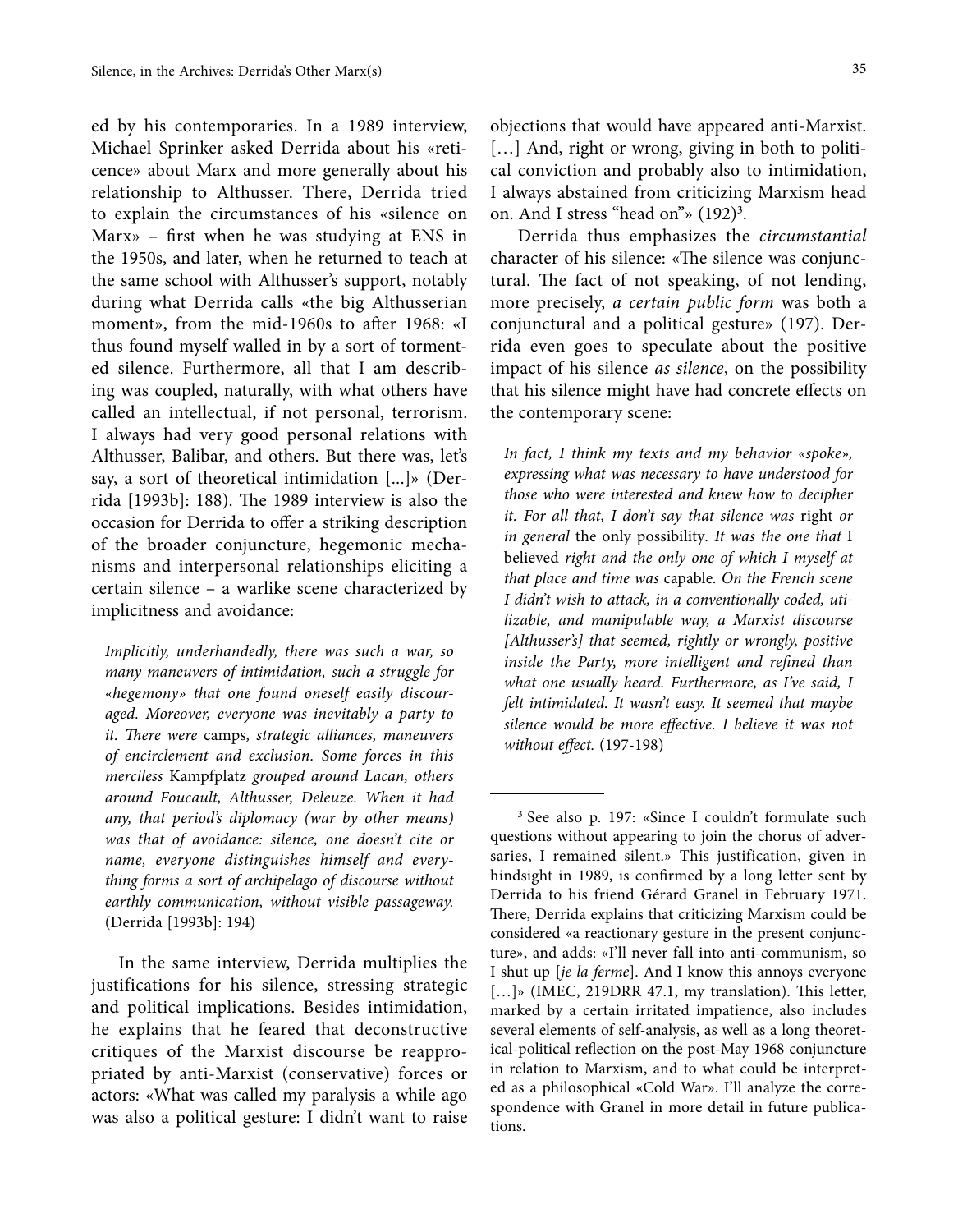Of course, it is very difficult to evaluate the impact of Derrida's silence, and the effects it might have had – the effects which Derrida *believes* it had. How does one even begin to assess the *effects* of *silence*? In any case, and as a matter of fact, it is true that Derrida did not publish any text or book focused on Marx or Marxism before 1993. One can find passing references to Marx and Marxist thought in his published texts, but these references are rare and spare4 . This apparent silence is particularly striking for at least two reasons: first, Derrida's writings during the same period covered a wide array of authors pertaining to the Western canon, from Plato and Aristotle to Hegel, Heidegger, Artaud and Foucault, from Husserl, Freud, Nietzsche and Benjamin to Austin, Valéry and Blanchot, and so on and so forth. Marx's absence was thus all the more striking. Second, the absence of any theoretical or political engagement with Marxist thought on Derrida's part was all the more significant because engaging with the Marxist tradition was then perceived as essential and decisive – particularly in the late 1960s and early 1970s, and especially on the French intellectual scene, both for political and theoretical reasons.

In that context, Derrida's «silence» could only be considered as problematic, and was deemed disturbing by many. Here, already, the matter of «silence» becomes inseparable from that of interpretation – of an interpretative gesture which can produce contradictory and often incompatible effects: *on the one hand*, Derrida's «silence» could be interpreted by his friends, colleagues or interlocutors (notably fellow members of the Tel Quel group) as a tacit recognition of their own theoretical-political positions. For example, the collected volume *Théorie d'ensemble*, published by Tel Quel in 1968, includes not only Derrida's famous text «La différance», but also multiple contributions

by Philippe Sollers, Marcelin Pleynet, Jean-Joseph Goux, and Jean-Louis Houdebine in which they explicitly attempt to articulate several of Derrida's notions (arche-writing, text, or différance) with dialectical materialism – notably through a general theory of textuality grafted on Althusser's structuralist Marxist-scientific Theory. In this perspective, Sollers and Tel Quel felt justified in interpreting «deconstruction» as an anti-idealist weapon, as a revolutionary device in the service of a Marxist-materialist politics of the proletariat. One can imagine that contemporary observers could feel equally justified in interpreting Derrida's de facto alliance with Sollers and Tel Quel, from 1965 until their split in 1971-72, as an objective agreement with their theoretical-political stances. But, *on the other hand*, Derrida's silence on Marx and Marxism could also be interpreted as a proof of the essentially *apolitical* character of deconstruction. The so-called deconstructive «method» was thus perceived by some as a pure textualism, as a purely academic practice uninterested in extratextual and economic-material matters. In this perspective, some could interpret deconstruction as the epitome of bourgeois idealism and ideology, as a conservative «pedagogy» without any grasp on political and material urgencies: a «counterrevolutionary» or «revisionist» weapon. This type of interpretation fueled critiques of Derrida coming from Gilles Deleuze and Michel Foucault in 1972, but also from members of the Tel Quel group, including Sollers and Pleynet, after the 1971-72 split – that is, after Tel Quel definitely broke from the French Communist Party to embrace Maoism and the Cultural Revolution.5

Therefore, it is an understatement to say that Derrida's «silence» did not go unnoticed. This «silence» was not kept silent: it is often mentioned and thematized as such, as «silence», by Derrida's interlocutors, notably in private correspondence and in the course of interviews. This might explain why, besides the passing references I mentioned above, one may find relatively

<sup>4</sup> See *De la grammatologie* (Derrida [1967]); *La dissémination* (Derrida [1972a], notably «Hors livre, préfaces», but the book also includes passing references to Lenin, Mao, and Althusser); *Marges – de la philosophie*  (Derrida [1972b], notably «La mythologie blanche» and «Les fins de l'homme»); and *Glas* (Derrida[1974]: 225- 231). See Mercier (2020b: 2) for more details.

<sup>5</sup> On these polemical questions, see Forest (1995) and Peeters (2010: 230-255).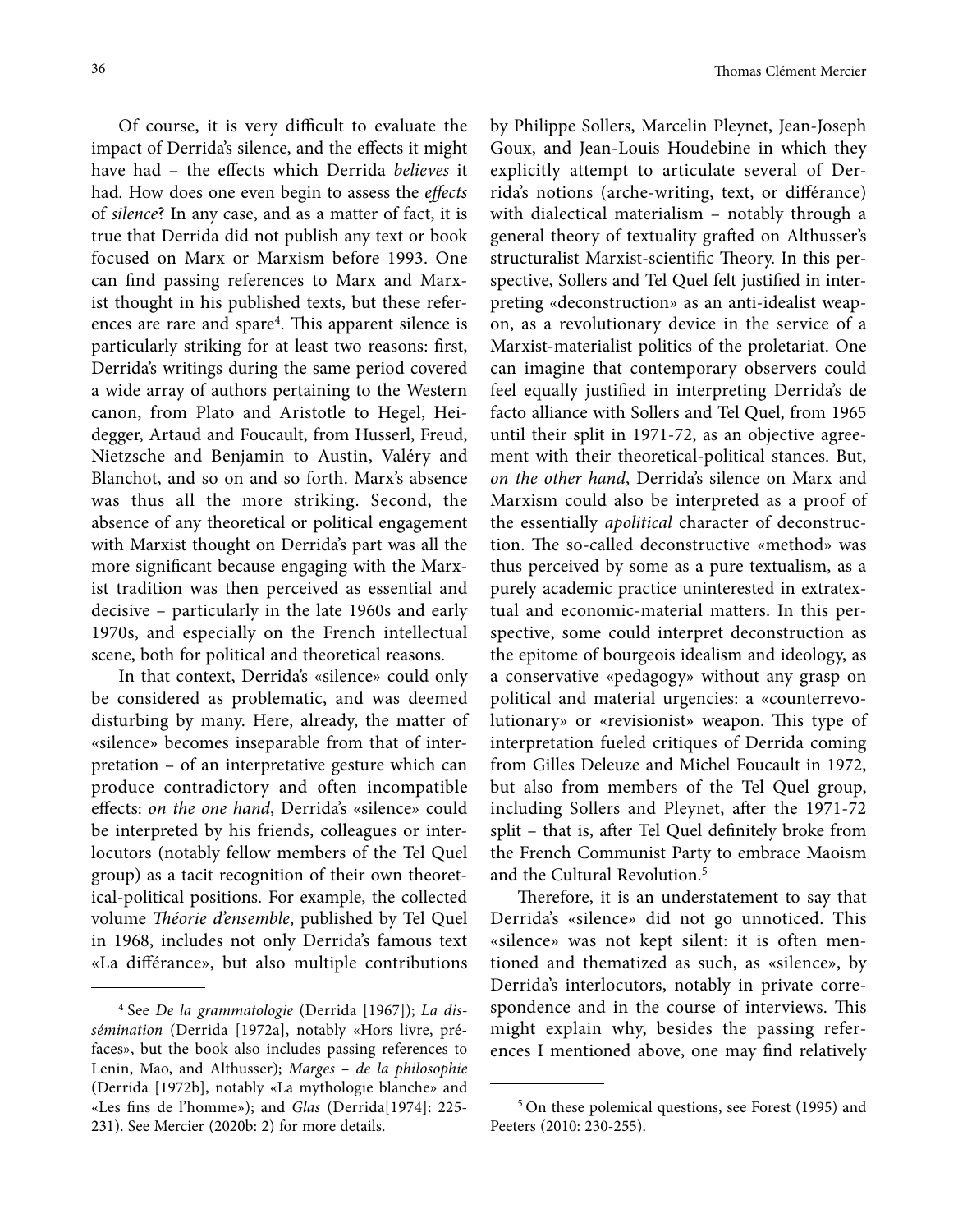longer engagements with Marxism and dialectical materialism before 1993 in interviews, usually because Derrida is pressed for answers and justifications by the interviewers<sup>6</sup>. For example, in the June 1971 interview «Positions», Houdebine asks Derrida about the necessity of an «encounter» between deconstruction and «the materialist text», before mentioning «the passage of "*La différance*" where you speak of putting into question "the selfassured certitude of consciousness" and refer to Nietzsche and Freud, leaving in suspense (but this suspense itself is perfectly legible) any reference to Marx, and along with Marx to the text of dialectical materialism» (Derrida [1972c]: 61-62). To which Derrida responds:

*You can imagine that I have not been completely unconscious of it. That being said, I persist in believing that there is no theoretical or political benefit to be derived from precipitating contacts or articulations, as long as their conditions have not been rigorously elucidated. Eventually such precipitation will have the effect only of dogmatism, confusion, or opportunism. To impose this prudence upon oneself is to take seriously the difficulty, and also the heterogeneity, of the Marxist text, the decisive importance of its historical stakes. [...] Do me the credit of believing that the «lacunae» to which you alluded are explicitly calculated to mark the sites of a theoretical elaboration which remains,* for me*, at least,* still to come*.*  (Derrida [1972c]: 62)

As usual, there is a great deal of preterition, not to say prestidigitation, in Derrida's answers, as he then proceeds to present a number of preliminary remarks as to what the «encounter» between deconstruction and Marxist materialism could look like. I cannot analyze those remarks here, but let me note for now that they chiefly concern the question of a non-metaphysical «concept of matter» and of its relationship to what is called «ideology» in Marxist language. One can imagine that, in the French post-68 intellectual and socio-politi-

cal context, the stakes were very high. In any case, one could easily infer from Derrida's above statement that the work of «theoretical elaboration» which is «*still to come*» would eventually result in *Spectres de Marx*, published in 1993, more than twenty years after this interview. In terms of publications, this is certainly the case. But it is without counting on another scene.

#### ANOTHER SCENE: THE SEMINARS

Indeed, one thing that Derrida does not mention in his answer to Houdebine is that a version of the «encounter» between deconstruction and the materialist text, and of the work of clarification this encounter requires, had in fact already started to take place in the context of Derrida's seminars at ENS<sup>7</sup>. Already in the years 1969-1970, in the seminar «Théorie du discours philosophique: la métaphore dans le texte philosophique», Derrida had offered a series of reflections on the status of metaphor in the philosophical text, which included long analyses of Marx's theory of use-value and of his critiques of metaphoricity. These reflections were later included in much shorter form in the published version of «White Mythology» (Derrida [1972b]). In the same seminar, Derrida also discussed the use

<sup>6</sup> See notably *Positions* (Derrida [1972c]), and the 1975 interview «*Ja*, ou le faux-bond» (Derrida [1977]), which I discuss in Mercier (2021).

 $7 A$  footnote to the interview (p. 106) mentions a seminar on Plato's «*chora*», but does not say that the seminar actually begins with a long analysis of the status of «matter» and «materiality» in Hegelianism and Marxism – an analysis which infuses all subsequent discussions, in the same seminar, of Plato, Aristotle, and Heidegger on the topic of *chora* and materiality. This seminar was given in the years 1970-1971, that is, shortly before the interview took place. I'll say a few words about it in a moment. Let's also note that, in the late text «Corona Vitae» dedicated to Gérard Granel, Derrida (2001) mentions a «seminar on Marx» given «in 1968, after May». Unfortunately, I haven't found (yet) any trace of this seminar in the archives – another reminder that archival research is always a work-in-progress, perhaps an endless task. Archives have so far remained silent on that front. All other unpublished seminars I will discuss in this section can be consulted at IMEC (fonds Derrida, 219DRR).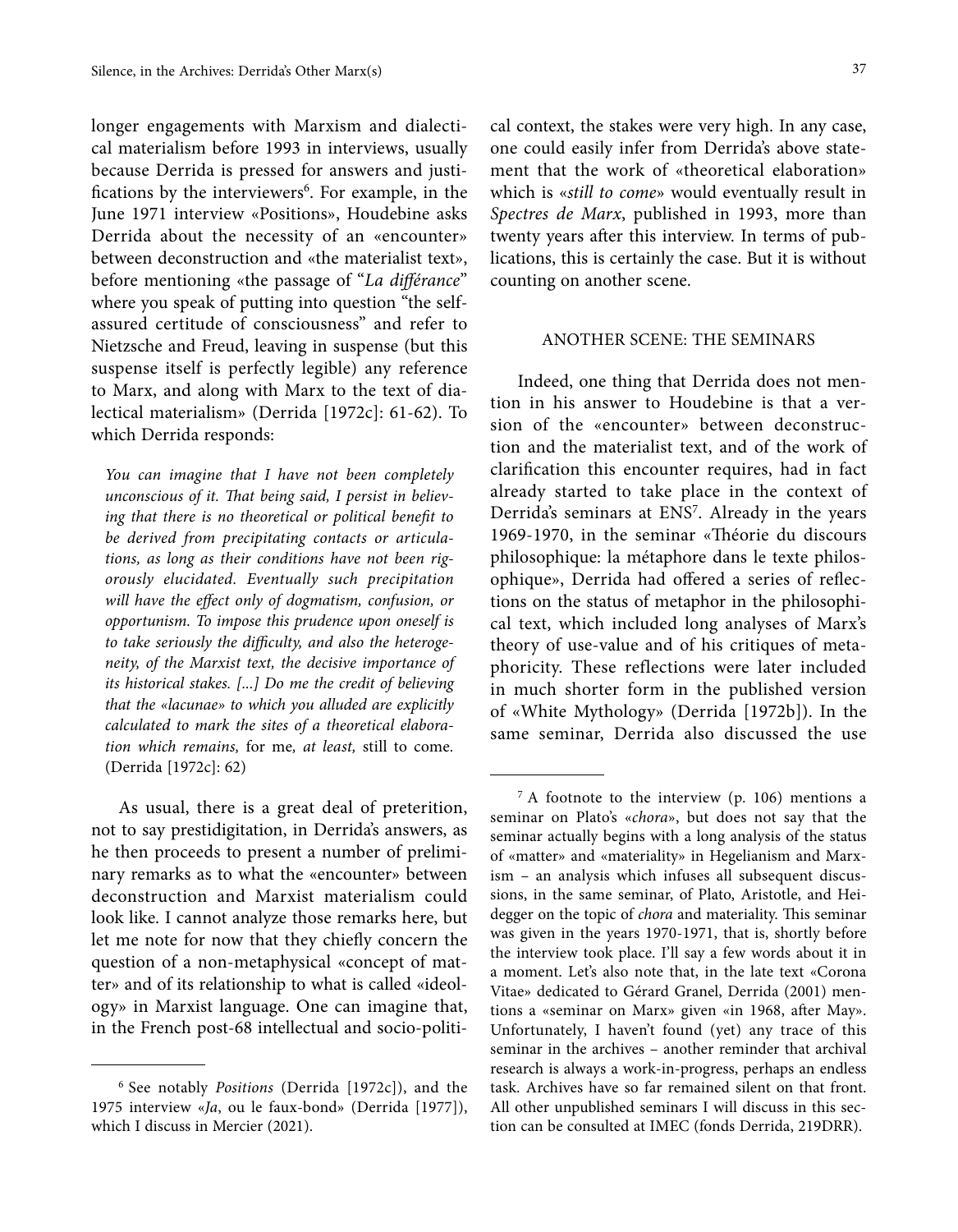of metaphors in Marx's texts, notably in relation to the Marxian opposition between «theory» and «praxis», and included a quick reference to Althusser's work on the topic.

The following year, in 1970-1971, Derrida continued and expanded this reflection from another angle. The (protracted) title of this year's seminar was: «Théorie du discours philosophique 2. La forme du texte philosophique: les conditions d'inscription du texte de philosophie politique (l'exemple du matérialisme)». While the notion of «materialism» appears in the subtitle of the seminar, it would be an overstatement to say that it is a seminar *on* Marx or Marxism. Nonetheless, the seminar's first two sessions include a long analysis of the presuppositions of Marx's self-proclaimed «materialism» and interrogate the conditions of possibility for producing a *concept* of «matter» in a non-idealist way. Through readings of Hegel and Marx, Derrida demonstrates that the (Marxist-materialist) *reversal* of idealism should require not the replacement of «idealism» with «materialism» (both attitudes being described as equally metaphysical) but, rather, a *deconstructive* analysis of the *conditions of inscription* of the philosophical discourse – that is to say: a thinking of the trace, of general text and writing. Derrida explains that what we call «materialist philosophy» risks being complicit with idealism by erasing its own dependency on the marks, on text, and on the trace-structure. Materialism can always resemble a logocentric discourse of the Idea, an idealism of the concept – starting with the *concept* of «matter». Derrida claims that despite their differences, Hegelian idealism and Marxist materialism tend to share «the same ignorance of the conditions of textual inscription of their own discourse» (Session 1, p. 4; my translation).

In this way, Derrida raises the stakes for the refutation of idealism (including in the form of materialist philosophy), and proposes to conceive deconstruction as a thinking of non-substantial materiality, one which would not share materialism's persisting reliance on the concept of matter (for example, inasmuch as it is indebted to classical oppositions such as ideality/matter or theory/

praxis). Derrida leaves the door open for interpreting deconstruction as a form of «materialist», non-idealist thought, and perhaps as *even more* «materialist» than doctrines that bear the name «materialism», precisely because deconstruction aims to reinscribe the logocentric (or idealist) concept of matter within the trace-structure – through which concepts of «matter» and «ideality» find themselves radically dislocated<sup>8</sup>. In the same seminar, Derrida pursues this deconstructive thinking of ideality-materiality through a long reading of Plato's concept of *chora* (in *Timaeus*) and of its interpretations by Aristotle and Heidegger. This reading aims to interrogate the theoretical inscription of «matter» and of «the political» – a textual inscription through which they are both made the docile objects of the philosophical discourse. In deconstructing this forceful gesture of inscription, Derrida enjoins his students to think of a politicity and materiality emancipated from the authority of idealism and philosophy – or, to be more precise, from what remains irreducibly idealist in the logocentric gesture of philosophy, even in «materialist» form.

Taken together, these two seminars – which belong to the same «ensemble», that of a «theory of the philosophical discourse» – gesture towards a novel interpretation of the articulation between deconstruction and Marxist-materialism. In these seminars, Derrida signals that the concepts of materialism, of politics and political engagement dominating the contemporary scene remain in fact traditionally metaphysical in their form (and possibly in their results), specifically because they are predicated on classical philosophical oppositions such as ideality/matter or theory/praxis. Derrida thus suggests that the work of deconstruction started in previous years, while it might have seemed to be focused on «text» and «writ-

<sup>&</sup>lt;sup>8</sup> This gesture could be interpreted as prefiguring Derrida's future reflections on «materiality without matter». See for instance his discussion of Paul de Man's singular «materialism» in «Typewriter Ribbon: Limited Ink (2)» (Derrida [2002]).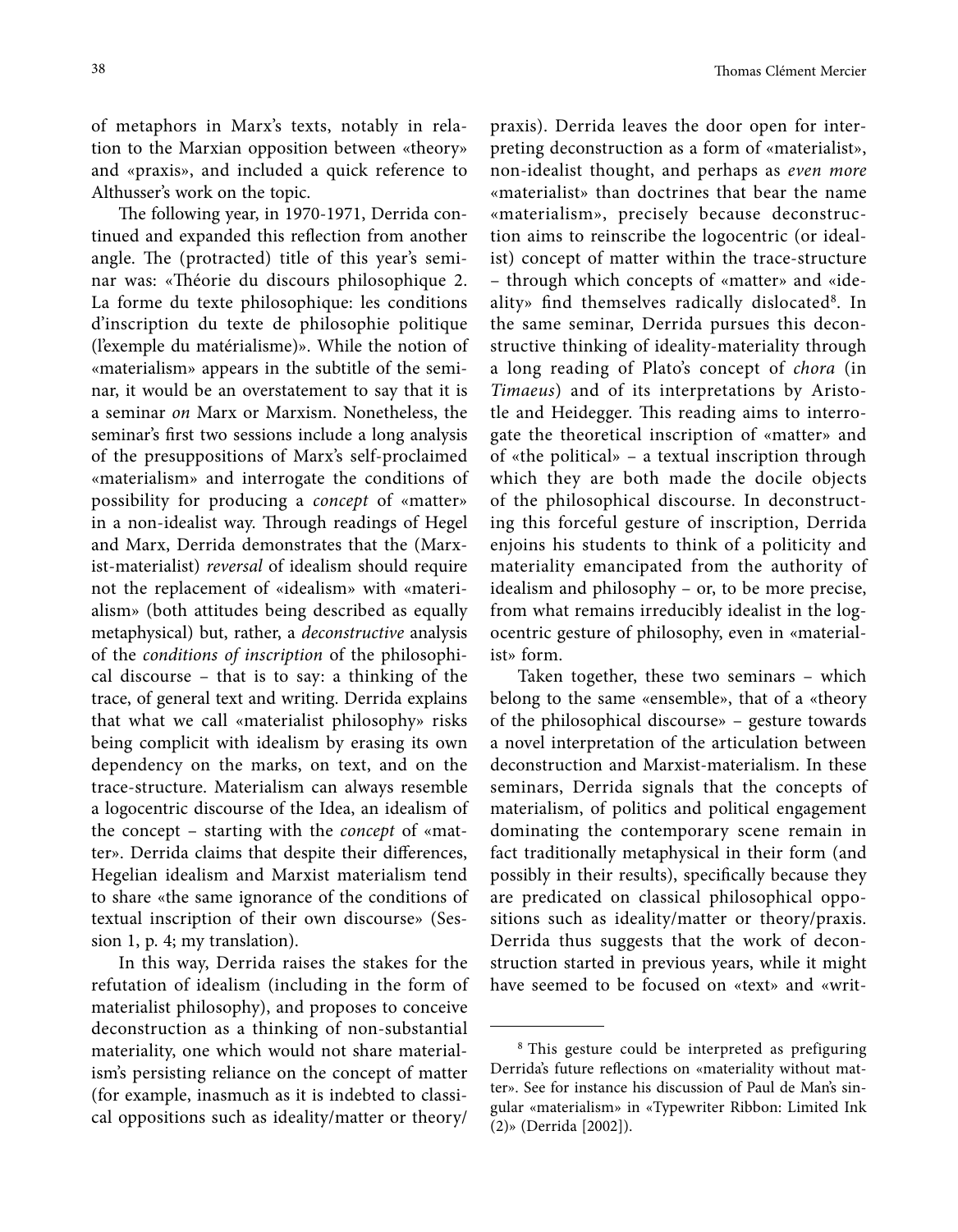ing», had in fact more to say about questions of political engagement and resistance than many contemporary discourses that present themselves as overtly «political» or «materialist». It is the case because deconstruction targets the forceful gestures of inscription, delimitation, exclusion and appropriation on which the philosophical discourse relies – all that through which philosophy enforces its totalizing authority over other «regional» fields and hampers the political by restricting its scope and prerogatives.

In the seminars of the following years, the references to Marxist thought became more and more frequent and frontal. In the 1972-1973 and 1974-1975 seminars, Derrida offered lengthy readings of Marxist authors: Marx and Engels (in 1972-1973), but also Lenin, Gramsci, Althusser, Balibar, Buci-Glucksmann and others (in 1974- 1975). In these two seminars, Derrida pursued his critical exploration of Marxist thought by focusing on the concept of ideology, analyzing its underlying metaphysical presuppositions<sup>9</sup>. The first session of the 1972-1973 seminar, «Religion et philosophie», offers a long analysis of Marx and Engels's critique of Feuerbach and deconstructs the relationship between ideology and religion in *The German Ideology*. In the second session, Derrida continues this reflection through a deconstructive reading of the logic of commodity fetishism exposed by Marx in *Capital*. There, Derrida tries to identify something in the Marxian text that exceeds the strict opposition between concept and metaphor $10$ . Similarly, Derrida refutes the possibility of rigorously dissociating «science» from «ideology», and challenges the notion of a strict scientificity of the Marxist discourse that could be a priori immune to the effects of ideology, be it in religious or philosophical (metaphysical) form. The 1972-1973 seminar testifies to Derrida's suspicion against the strict opposition between ideology and science, which was a structuring dichotomy in the Marxist theoretical-political landscape of the 1960s and 1970s. Derrida does not mention Althusser by name in this seminar, but he raises a number of objections against the notion of «epistemological break» – a codename directly referring to the type of investigation conducted by Althusser and the Althusserians in the 1960s and early 1970s.

Even though Derrida does not refer explicitly to Althusser in the 1972-1973 seminar, he will offer many discussions of Althusser's texts, some of them long and detailed, in the following years: in the 1974-1975 seminar «GREPH, le concept de l'idéologie chez les idéologues français», in the seminar «Walter Benjamin» (the exact date of which is uncertain, but which was probably given sometime between 1973 and 1975) $11$ , and in the 1976-1977 seminar «Théorie et pratique», which is entirely structured around a discussion of Marx, Gramsci, Althusser and Heidegger on the subject of theory, praxis, and technique – this discussion

<sup>9</sup> For a detailed analysis of these two seminars, see Mercier (2020b).

<sup>10</sup> This is also done in the seminar «Walter Benjamin», which took place around the same years. There, Derrida justifies Benjamin's interest in allegory, in literature and in the metaphoric powers of language and ideology, against «rationalist» critics – notably Arendt and Adorno – who criticized Benjamin's «mystical» or «poetic» appropriation of Marxism.

<sup>&</sup>lt;sup>11</sup> I must say a few more words about this rather brief seminar (only three sessions). Although it prefigures some later texts by Derrida on Benjamin, the seminar is very singular in its form and in its orientation, and most of it remains unpublished. There, Derrida explains that his readings of Benjamin are meant to interrogate «a Marxist theory of culture» (session 3, p. 2). In addition to readings of Benjamin, the seminar discusses Brecht, Arendt, Adorno, Althusser, and Sam Weber, and concludes with a reflection on the theme of the «messianic», drawing on Benjamin's «The Task of the Translator» (1923). Given the overall «Marxist» orientation of the seminar, it is difficult not to think that, in addition to providing the background for Derrida's «Des tours de Babel» (Derrida [1985]), the seminar was also the occasion for Derrida to experimentally interrogate a certain figure of Marxist messianicity, thus anticipating the promissory structure of «messianicity without messianism» that will become so important in *Specters of Marx* and beyond. Let me recall that this structure was elaborated by Derrida with reference (and in contrast) to Benjamin's «weak messianic force» (see Derrida [1993c]: 68-69 and 227-228; [1999]: 248-253).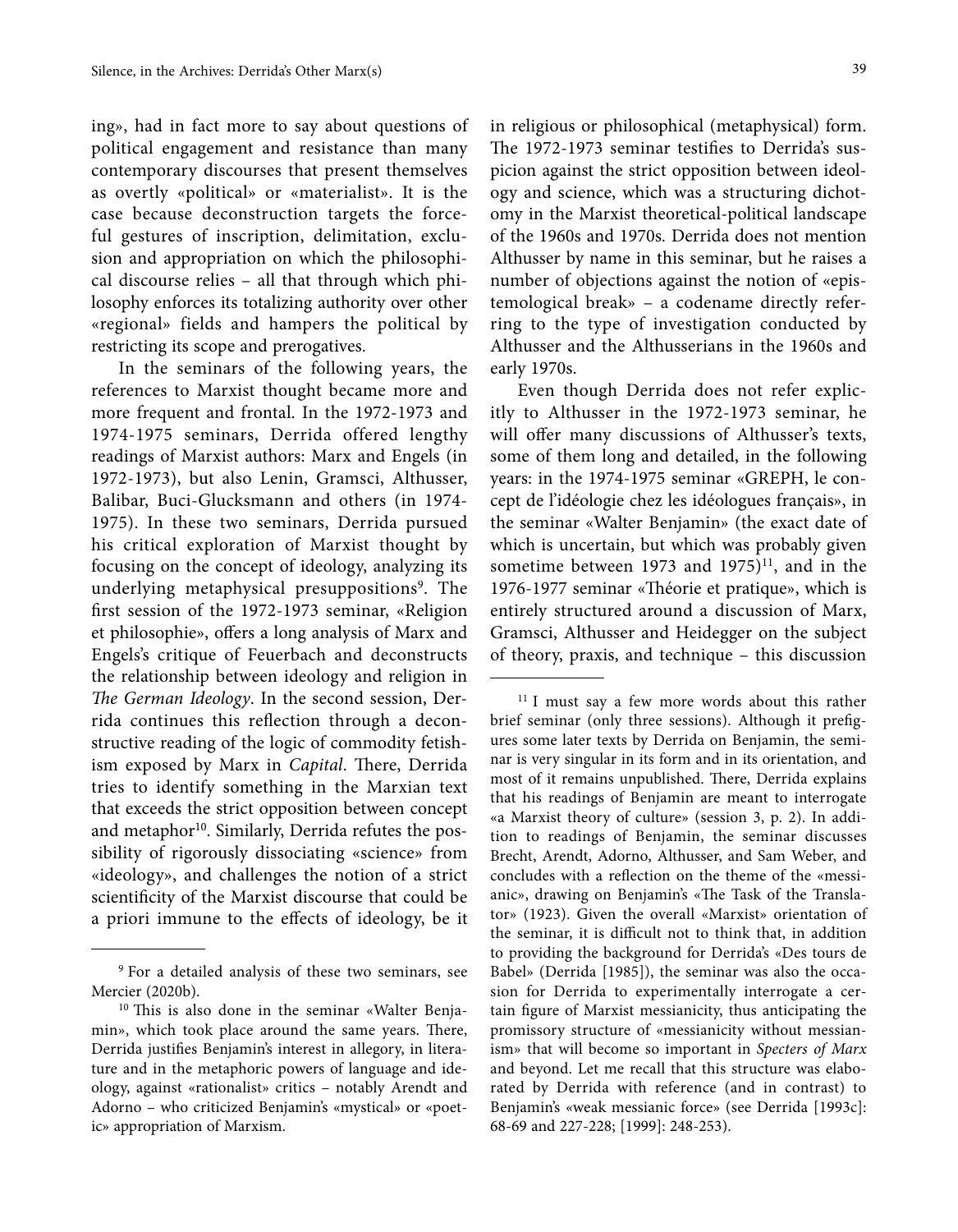being triggered, notably, by a deconstructive reading of the Theses on Feuerbach<sup>12</sup>.

Taken together, all these seminars comprise hundreds and hundreds of pages of material specifically dedicated to Marx, Marxist thought, Althusser and dialectical materialism. But Derrida did not publish any of this material – while a lot of the work done in the same years on other authors (Kant, Hegel, Nietzsche, Freud, and so on), sometimes in the same seminars $13$ , was later revised and published, often with little change, in such or such publications.

The question of Derrida's friendship with Althusser certainly deserves a few more words, here. This friendship – intense, complex, multilayered – started in 1952 and lasted until Althusser's death, in October 1990. I cannot reconstitute all the biographical, interpersonal and historical implications of this relationship within the limits of this essay. Derrida tried to expose a number of those implications in his 1989 interview with Sprinker, but they should be complemented with a study of their correspondence, which testifies to their unconditional friendship (they often read like love letters) while showing signs of potential disagreements in theoretical and political terms. For example, as early as 1964, Derrida wrote to Althusser to give him a few comments about his essay «Marxism and Humanism», which will become the last chapter of *Pour Marx* (1965). After praising the text's originality and radicality, Derrida raises a few objections which concern, precisely, the concept of ideology:

*I found the text that you sent to me excellent. I feel as close as one possibly could to that «theoretical anti-humanism» that you set out […]. I was less convinced by everything that links these propositions* 

*to Karl Marx himself. There is probably a great deal of ignorance in my mistrust and in my feeling that other – non-Marxist – premises could lie behind the same anti-humanism. […] And, even though everything you say about over-determination and about the «instrumental» conception of ideology satisfies me completely – about the conscious-unconscious too, although … – the very notion of ideology bothers me, for philosophical reasons that are, as you know, far from «reactionary». Quite the opposite, in fact. The notion strikes me as still imprisoned by a metaphysics and by a certain «reversed idealism» that you know better than anyone in the world. Sometimes, I even have the impression that the notion of ideology hampers you yourself…. We'll have to talk again about all this, with Marx's texts in hands… and you'll have to make me read.14*

The result of this promise – «We'll have to talk again» – is not archived, as far as I know. But in 1989, Derrida told Sprinker:

*At every step, I would have liked to have had a long discussion with [Althusser] and his friends and ask them to respond to questions I felt necessary. The fact is, as strange as it might seem, this discussion never took place. And yet we lived in the same «house» where we were colleagues for twenty years and his students and friends were often, in another context, mine. Everything took place underground, in the said of the unsaid. It's part of the French scene and is not simply anecdotal. An intellectual sociology of this dimension of French intellectual or academic life remains to be undertaken and notably of that* normalien *milieu in which the practice of avoidance is stupefying.* (Derrida [1993b]: 193)

In any case – and without being able to undertake, here, this «intellectual sociology» – one could raise the hypothesis that Derrida's reluctance to frontally engage with Marx and Marxism in publications was partly due to his friendship with Althusser. This hypothesis was formulated as such by Gérard Granel in a letter written to Derrida in September 1967. In that letter, Granel

40 Thomas Clément Mercier

<sup>&</sup>lt;sup>12</sup> The seminar was recently published in David Wills's translation (Derrida [2019c]). In a recent article, Michael Naas (2020) offers a powerful analysis of the seminar, very much related to our topic.

<sup>&</sup>lt;sup>13</sup> Take for example the four sessions on Hegel from the seminar «Religion et philosophie» (1972-1973), the bulk of which was later reproduced in *Glas* (Derrida [1974]). See Mercier (2020b: 8-16) for more details.

<sup>&</sup>lt;sup>14</sup> Derrida's letter to Althusser, September 1st 1964 (IMEC, 20 ALT/72/68 [ALT2.C2-03]). My translation.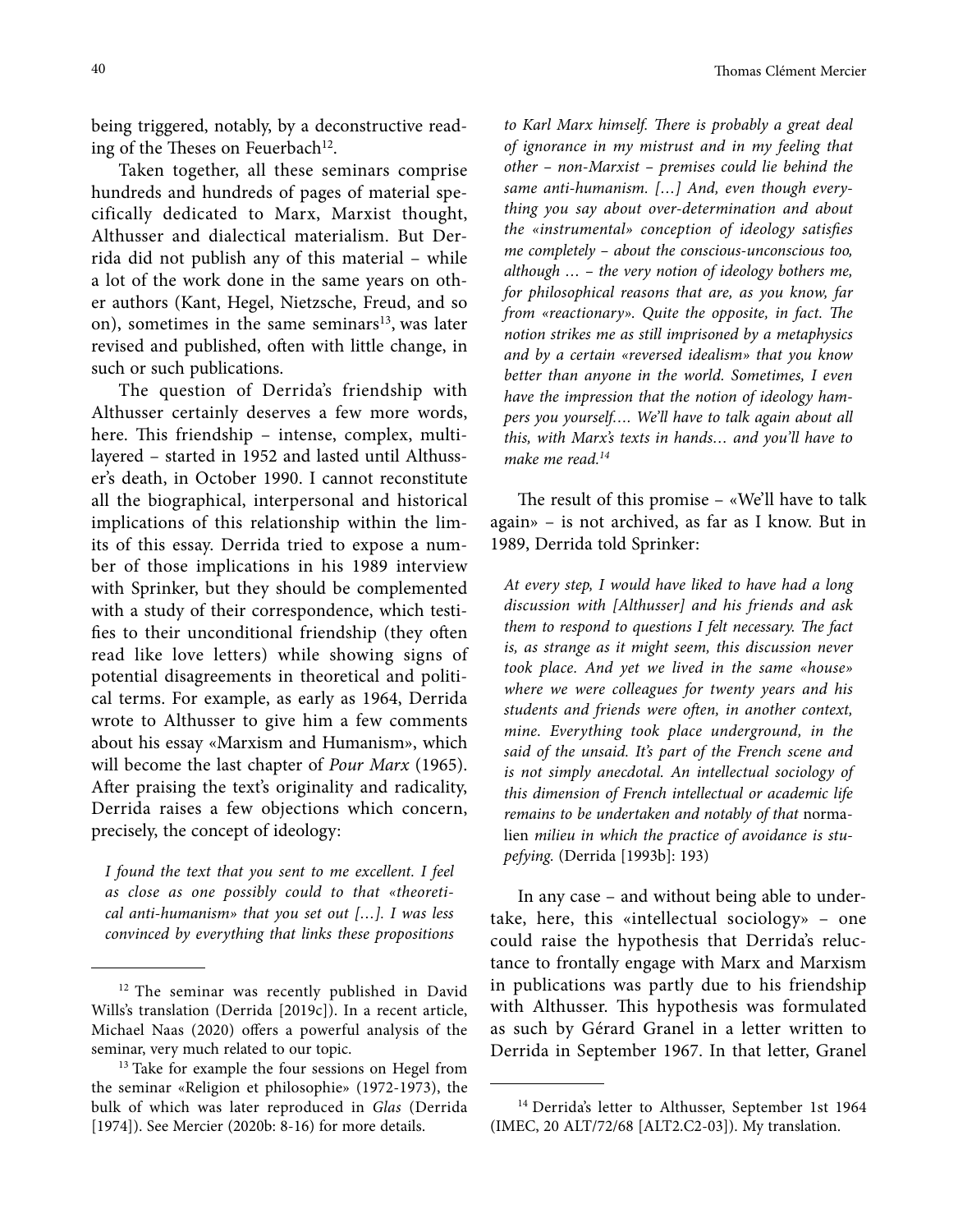praises Derrida for his deconstructive analyses of the Western philosophical canon (Hegel, Husserl, Heidegger) but also for his willingness to critically discuss works in humanities and structuralism pertaining to anthropology, history, linguistics, or psychoanalysis (notably Levi-Strauss, Foucault, Saussure, or Freud). But Granel immediately adds: «I note in passing that the works inspired by Marx are missing from this list: is it because you want to leave Althusser in peace?»<sup>15</sup>. Granel's question is interesting not only because it indicates that Derrida's friends and interlocutors were well aware of Derrida's more or less calculated silence on Marx and Marxism, but also because it demonstrates that some of them were not shy in offering interpretations of said silence. Unfortunately, I could not find Derrida's response to Granel in the archives. In any case, it is hard to ignore the fact that Derrida's first publication on Marx and Marxist thought, *Specters of Marx*, postdates Althusser's death in 1990, which more or less coincided with the collapse of the Soviet Union – a double «coincidence» that can only be left to interpretations.

At the current stage of my archival research, the first substantial discussion of Althusser by Derrida I could find, besides passing references in the 1969-1970 seminar, intervenes in the fifth session of the 1974-1975 seminar «GREPH, le concept de l'idéologie chez les idéologues français». The session offers a close reading of Althusser's famous essay «Idéologie et appareils idéologiques d'État (Notes pour une recherche)», first published in 1970 in the journal *La Pensée*. There, Derrida patiently deconstructs a number of oppositions structuring Althusser's argument: science/ideology, physical violence/ideological violence, family/society, and so on. Later in the same seminar, in sessions 8 and 9, Derrida pursues this reflection on ideology through extensive readings of Marx and Engels, and proceeds to analyze the Hegelian provenance of several Marxian concepts, such as dialectics, effectivity (*Wirklichkeit*), labor (*Arbeit*), production/reproduction, and so forth. Derrida draws

a series of theoretical and political consequences from the persistence of Hegelian metaphysics in the Marxian text. In particular, Derrida gestures towards a deconstructive thinking of labor (and division of labor) that would precede and exceed the Hegelian and Marxian dialectical-ontological systems and their underlying humanistic teleology of reappropriation. As is often the case with Derrida's deconstructive gesture, this is done by accounting for a number of motifs overly neglected by those systems – motifs such as sexual difference, animality, and metaphoricity, which, while being largely ignored by Hegel and Marx, remain silently at work within their systems, effecting from within their deconstruction, or self-deconstruction<sup>16</sup>.

The 1974-1975 seminar is important for another reason. As indicated in the title, the seminar was given in the context of the politicalinstitutional engagements of GREPH (*Groupe de Recherches sur l'Enseignement Philosophique*), that was officially founded in January 1975. The group aimed to interrogate the ways in which the philosophical institution, the teaching of philosophy, and the forms taken by the school system and the university are articulated to power, to the general structures of society and the state, and to the forces that make up their socio-political and economic field of inscription – notably the articulation between education and the division of labor. In the wake of the May 1968 events, the members of GREPH aimed to interrogate the apparent objectivity and neutrality – in axiological and sociopolitical terms – of the French philosophical institution, starting with the institutional conditions of the teaching of philosophy<sup>17</sup>. Although GREPH did not have any official leadership, Derrida was the main animator of the group. And it is per-

<sup>&</sup>lt;sup>15</sup> Granel's letter to Derrida, September 8<sup>th</sup> 1967 (IMEC, 219DRR 47.1). My translation.

<sup>16</sup> For detailed analyses of economic, psychoanalytic and political implications of Derrida's readings of Althusser and Marx in this unpublished seminar, see Mercier (2020a; 2020b: 16-50; and 2021).

<sup>&</sup>lt;sup>17</sup> For more information about GREPH see Derrida (1990) and Orchard (2010). For a detailed analysis of Derrida's attitude towards his own teaching practice in seminars, especially in relation to Marxism and Althusserianism, see Naas (2020) and Mercier (2020c; 2021).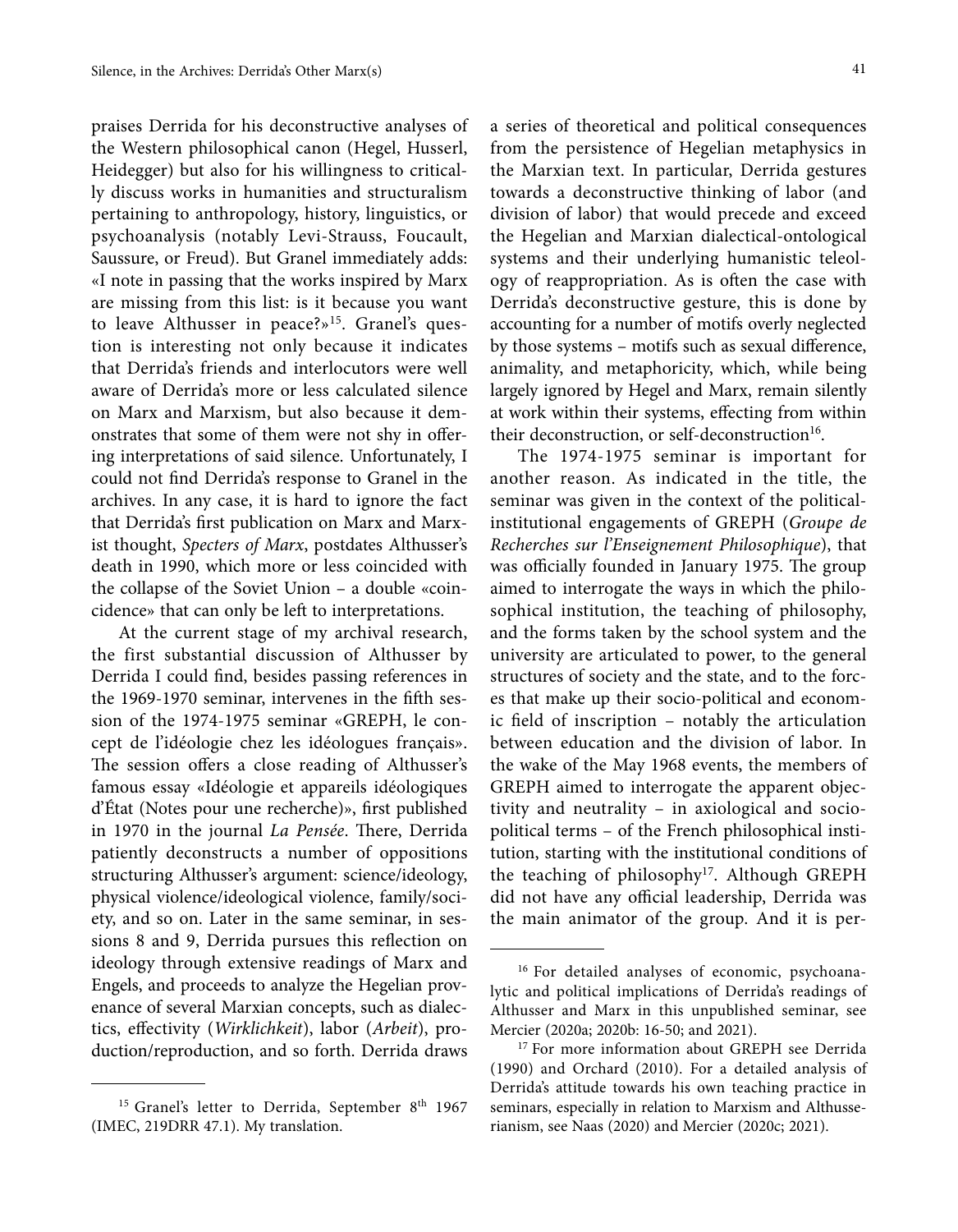haps important to note that it is in the context of a GREPH seminar that Derrida seriously amped up his work on Marx and Marxist theory. There, Derrida tried to demonstrate that the Marxist critique of ideology, either in Marxian or Althusserian form, is not enough to analyze the multiplicity of forces at work in the functioning of philosophy and to understand its influence on the reproduction of the socio-political and economic structures of society. To put it schematically, Derrida considers that the Marxist critique of ideology tends to reproduce metaphysical schemes which hamper the deconstruction of philosophical hegemony and remain overly conservative in their elaboration and their results. By providing deconstructive readings of Marx and Althusser in the seminar, Derrida thus proceeds to interrogate from within the forces and powers at work in the teaching of philosophy and in education in general. Derrida's deconstructive practice is thus put to work *in* the classroom, through the deconstruction of the seminar-form: the (deconstructive) seminar is a way, for Derrida, to *put deconstruction in practice* or, in other words, to exhibit the practical implications of deconstructing discourses and practices that make up what we call «philosophy», and to do so from within the institution of philosophy, in the very practice of *teaching philosophy*.

This deconstruction of the teaching of philosophy from within the seminar was pursued in the following years in «La vie la mort»  $(1975-1976)^{18}$ , «GREPH, séminaire sur Gramsci» (1976), and «Théorie et pratique» (1976-1977). In these three courses, very different in form and in content, Derrida systematically recurs to readings of Marx and Marxist texts in order to challenge preconceptions underlying the teaching of philosophy, the program of *agrégation* and the seminar-form, and more generally the various resources of hegemony, cultural production and reproduction. This tells us something about the role of Derrida's critical readings of Marx and Marxist thoughts in the shaping of his socio-political engagements and deconstructive practices, starting with his own relationship to teaching and to philosophy as an *institution*.

#### LETTING/MAKING THE ARCHIVES SPEAK

By way of conclusion, I would like to describe three ways in which archival research helps to reconsider the work of a philosopher – here, concerning more specifically Derrida's relationship to Marxist thought before *Specters of Marx*.

1. First, archival research reveals that Derrida's «silence on Marx» was in fact relative, multiple, pluralistic, penetrated by different voices, registers, modalities of writing and teaching. While Derrida refrained to engage with Marxism on the public scene, partly to avoid participating in public polemics and fueling anti-Marxist discourses, the study of archival materials helps to bring out another scene, an alternative corpus in which Derrida engaged in depth with Marx and Marxist authors much earlier than is commonly considered. Given that these engagements all have theoretico-political implications – concerning notably the metaphysical presuppositions of political economy, the division of labor, gender politics, and more generally the deconstruction of socio-political institutions – this other corpus also contributes to challenge the notion of an «ethicopolitical turn» of deconstruction, which some claimed took place in the early  $1990s^{19}$ . By giving us a glimpse into another (non-public) scene of writing-teaching, archival research thus allows to complicate the public persona of the philosopher «Jacques Derrida» – one which Derrida himself contributed to establish, for better or worse, through his publications and public interventions.

<sup>18</sup> This seminar, edited by Peggy Kamuf and Pascale-Anne Brault, was recently published (Derrida [2019a]). An English translation by Pascale-Anne Brault and Michael Naas is now out (Derrida [2020]). For an illuminating analysis of this seminar, see Vitale (2018).

<sup>&</sup>lt;sup>19</sup> In a retrospective interview given in 2003, Derrida offered a critical reflection on this so-called «turn», notably in relation to his reading of Marx (see Derrida [2004]: 10-13).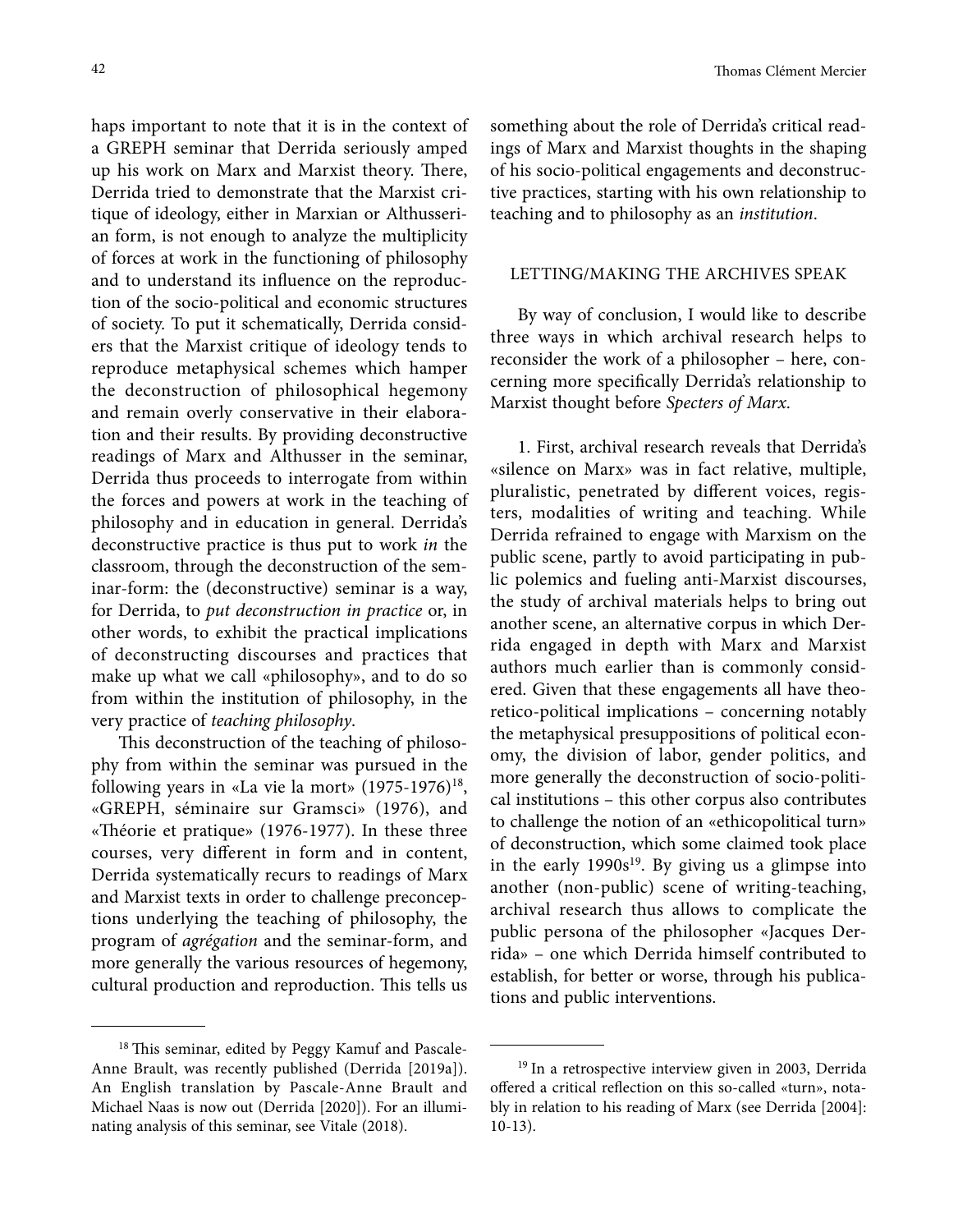2. However, one should not forget that archival documents (here, seminar notes), are not publications: they are teaching documents, and they must be read according to protocols that differ from the exegesis of a published book. Certainly, the two scenes I have described in this essay – one public, the other confined to the semi-public, semiprivate pedagogical stage of the seminar – are inseparable and communicate in various ways. But they remain heterogeneous. Taken together, they allow us to grasp the internal conflicts and strategic compromises which shaped Derrida's corpus and the constitution of a certain body of work – a body that is internally divided and heterogeneous, however cohesive it might appear in hindsight.

This is why archival research supposes an attention to contexts of emergence and a constant recontextualization of archival documents. It is a matter of reinscribing the philosophical work in the historical, intellectual, and socio-political landscape of its elaboration, made of biographical intersections, interpersonal relationships, and institutional crossings. The «alternative scene» I have described in this essay demonstrates the importance of a certain *medium*: notably, Derrida used the seminar stage as a platform to approach topics that were perhaps too «touchy» for publications. As a teacher, Derrida could address questions and problems that were immediately relevant on the contemporary intellectual or philosophical scene, without however giving them the fixity, the gravity, or the weight of a publication. The seminars I have discussed in this essay testify to Derrida's desire to insert deconstructive reflections into contemporary debates that could hardly be ignored – concerning, for example, the Marxist and Althusserian critiques of dominant ideology, the theoretical-political influence of Marxist thought, the sexual and political economy of the division of labor, and so forth. Perhaps the seminar stage was the venue Derrida chose to acknowledge such contemporary polemics on the French-Parisian intellectual scene, without falling into polemical discussions by giving them the importance, dignity, or longevity of a «proper» publication – also probably not to engage in a critique of his friend and colleague Althusser on a public platform. In any case, it is, I believe, crucial that Derrida's perhaps most pragmatic, most practical deconstructive analyses of the institution of philosophy and of the socio-political violence of power structures in which teaching is inscribed first intervened *within his seminar*, and on the background of a reflection on Marx and Marxist theory. Let's not forget that the ENS seminars were the occasion for Derrida to teach to bright and privileged students, bound to become future teachers and professors; one can imagine that Derrida also wanted to train his students in the theoretical and practical deconstruction of philosophy, and to share with them his politico-institutional engagements in favor of a radical transformation of the educational system.

3. But the seminar stage also provided Derrida with the opportunity to satisfy one of the demands of deconstruction – namely, the necessity to reformulate questions *otherwise*, to interrogate existing presuppositions, to transform a certain theoretical-political heritage, and perhaps to radicalize Marxist questions by transforming the coordinates of the debate, without however opposing Marxist thought frontally and publicly. The scene of Derrida's public «silence on Marx» and the work he accomplished, laterally, on the seminar stage can and should thus be read together, as two different aspects of one same strategy. This can be inferred from the following passage from the 1989 interview:

*But, again, I didn't wish to formulate these political objections and risk having them confused with conservative reticence. I didn't want that. I realize that others (few, in truth) found a clear way to take that risk which I didn't take. But I would say also that they did so in a code and according to an axiomatic with which I wanted nothing to do, which were not in tune with the discourse that I was elaborating. That is the deepest reason for my silence rather than shyness or intimidation. I never let myself be intimidated when I can say what I want with the desired rigor. Basically some of my silences or abstentions still today may be explained thus: the code in which I am asked*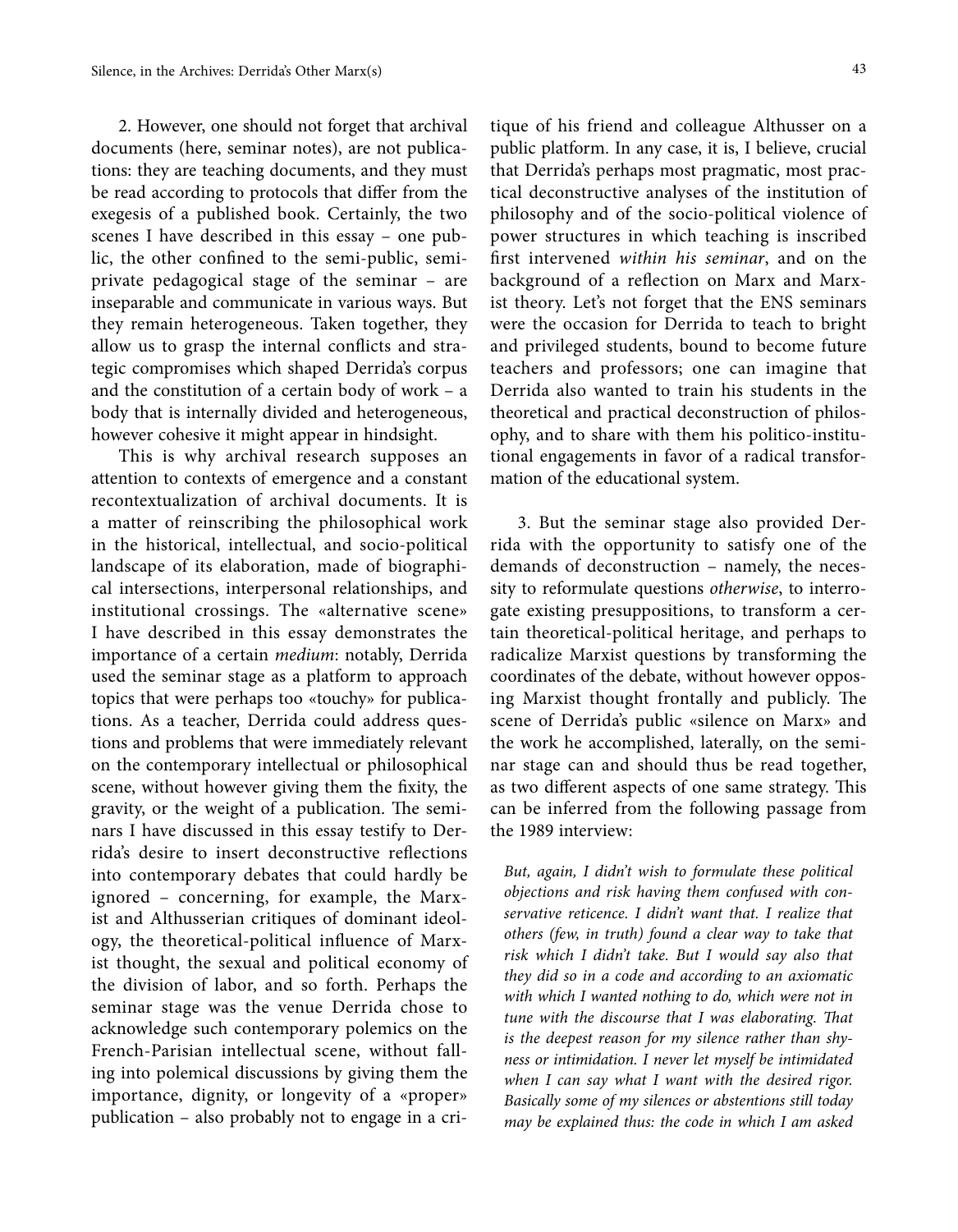*to express myself seems laden with unacceptable presuppositions. It seems already deconstructed, already deconstructible to me, in any case too inadequate (for there is no adequation possible or that holds here) with respect to the code I seek to elaborate and which I know to be both indispensable and yet impossible, not to be found.* (Derrida [1993b]: 198)

Therefore, from the perspective of a quasi-genealogical critique, the seminars can be approached as a sort of laboratory for deconstructive interrogation, in which Derrida attempted to analyze, displace and deconstruct the stakes of contemporary debates, testing notions and ideas that would *later* contribute to a reformulation of Marxist questions on the public stage. For that matter, it is interesting to note that Derrida's reflections on *khôra*, on materiality without matter, on the animal question, but also on messianicity without messianism – all notions that would become decisive in later texts – were in part developed in seminars, and in the context of readings of Marx and Marxist thought. It is easy to see how these notions complicate and radicalize a certain Marxist line of questioning, without being strictly speaking «non-Marxist» or «anti-Marxist». Since the seminar notes on Marx and Marxism I have discussed in this essay were not turned into books or published during Derrida's life, they cannot simply be read as drafts or manuscripts (for example following the methodological protocols of genetic criticism); however, they do tell us something about Derrida's practice of teaching-writing, understood as a scene of (self-) exposure and experimentation in which Derrida took perhaps a number of theoretical or performative risks that could not be taken in his publications. Archival research thus gives us a glimpse into Derrida's deconstructive work in its phase of elaboration – an elaboration that incorporates a certain relationship (complicated, differential) to Marx and Marxist thought. Derrida seemed to say as much to Sprinker in the 1989 interview:

*[My work] integrates to a certain extent motifs that could be considered Marxist, which in any case owe something essential to that heritage, to a passing* from

*Marxism,* through *Marxism. Inasmuch, for example, as my discourse is freed from certain idealistic naivetés. But that's not enough to call it a Marxist discourse, don't you think? It's not a discourse dominated by the Marxist reference. It's not a discourse foreign to Marxism or anti-Marxist either. Moreover, I will always wonder if the idea of Marxism – the self-identity of a Marxist discourse or system or even a science or philosophy – is not in principle incompatible with the event-Marx.* (Derrida [1993b]: 221)

In this passage – which anticipates *Specters of Marx* in many ways – Derrida gestures towards the idea that, in the same manner that the presence of *explicit* references to Marx is not enough to make a discourse Marxist per se, the *absence* of any such references does not suffice to draw the conclusion that such discourse is non-Marxist or anti-Marxist, not already affected by «the event-Marx». The implications are massive, and very difficult to fully master<sup>20</sup>. Because it is structurally heterogeneous and self-contradictory, the «event-Marx» which Derrida has in mind is impossible to fully delimit and circumscribe: it may even «speak» through «relative» or «virtual» silences which thus remain to be interpreted. This supposes that what we call «silence» can never carry one and only meaning, quite simply because «silence», just like the archive, remains to be read and interpreted.

The implications of all this become virtually limitless if one takes as seriously as one should what Derrida says in *Specters of Marx* about «this attempted radicalization of Marxism called deconstruction»: «deconstruction would have been impossible and unthinkable in a pre-Marxist space» (1993c: 115). If we accept that what we call «deconstruction» incorporates in a non-reducible way this relationship to Marxism, to the theoretical and practical space opened by a certain Marx, and to the intellectual and political scene which was made possible by the «event-Marx», and of which the «event-Derrida» is also

<sup>20</sup> For an analysis of effects of silent haunting, spectrality, and nonlinear inheritance between Marx and Derrida in the Marxist and post-Marxist «fields» and beyond, see Mercier (2020a).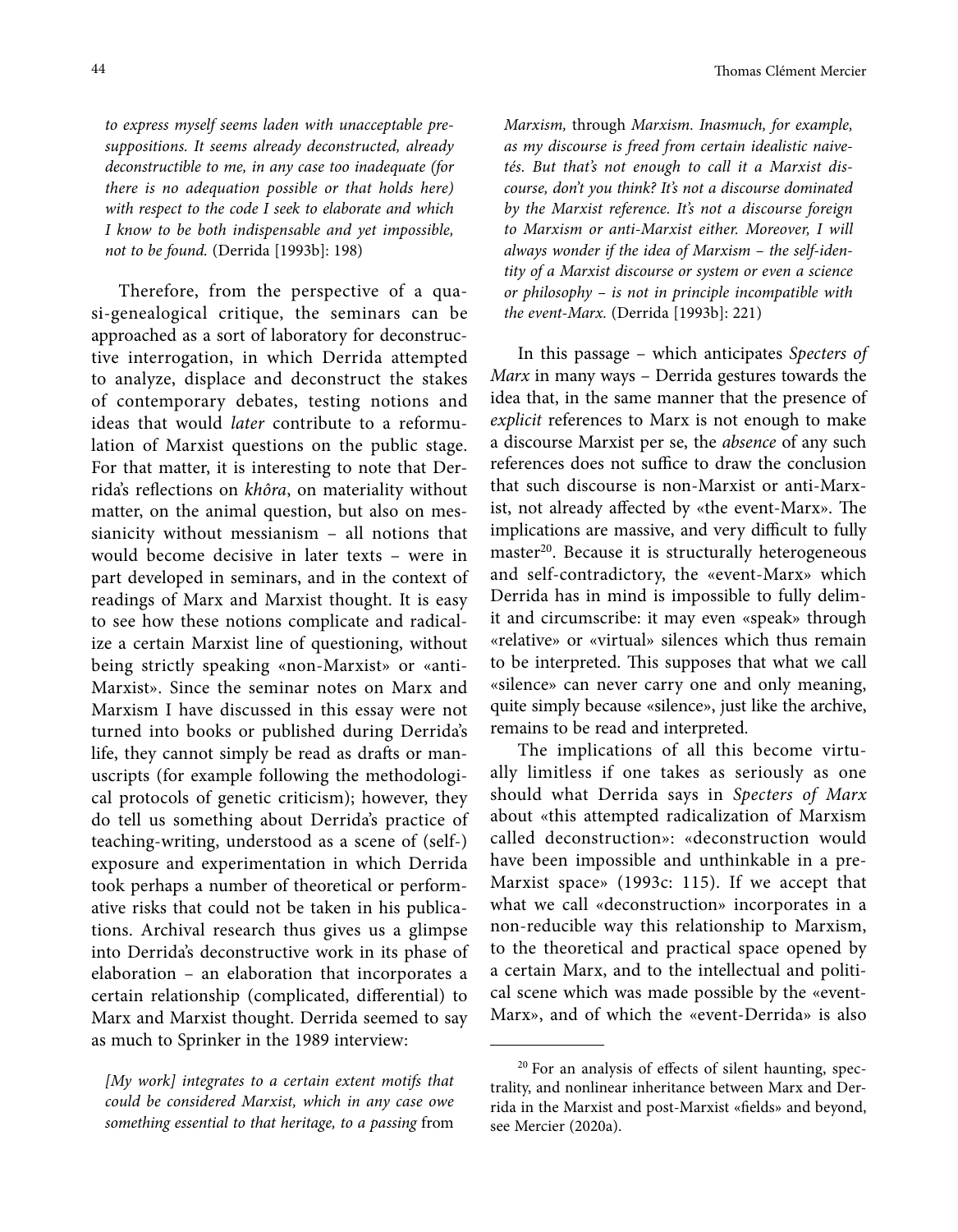a part, an actor and an effect, then we must *also* admit the possibility that a certain reference to Marx and to Marxism was perhaps silently at work in every one of Derrida's writings, somewhat haunting the scene of what has come to be called «deconstruction»<sup>21</sup>. In this way, Derrida's «silence» on Marx could always be interpreted as a silent repetition, a silence perhaps always-already ventriloquized, parasitized by the «event-Marx» – thus repeating, reprising, interpreting otherwise and transforming the Marxist gesture, perhaps even before the name «Marx» was ever pronounced or written by Derrida.

But this analysis could very well be reversed, if one considers that the «event-Marx» was and remains structurally heterogeneous, itself deconstructible and deconstructive, self-deconstructive, thus effecting its own transformation, its selfdeconstruction in absolutely unpredictable ways, in which case one could argue that something like «deconstruction», save the name, was silently at work in and through the «event-Marx» – linear time be damned. There, one silence haunts another, although, or because, silence remains to be interpreted: it becomes a resource for transformative interpretation, and as such remains, as Derrida says, «entrusted to the other». Beyond determinate silences, beyond the circumscription of such or such silence, deconstruction compels us to reconsider the very notion of silence, the constitutive otherness of a text or of a corpus, for example a body of work that finds itself reconfigured in and through archival research. A certain otherness always communicates through what may first appear as a certain silence. Far from being insignificant, such silence can speak volume; it can *let* or *make* the other speak, for instance by promising the proliferation of interpretations to come:

*Even if I decide to be silent, even if I decide to promise nothing, not to commit myself to saying something that would confirm once again the destination of speech, and the destination toward speech, this silence yet remains a modality of speech: a memory of promise and a promise of memory.* (Derrida [1987]: 15)

A memory of promise and a promise of memory – in other words: the gift, the chance of an archive.

#### REFERENCES

- Althusser, L., 1965: *Pour Marx*, François Maspero, Paris.
- Althusser, L., 1970: *Idéologie et appareils idéologiques d'État (Notes pour une recherche)*, "La Pensée" 151, pp. 3-38.
- Derrida, J., 1967: *De la grammatologie*, Minuit, Paris.
- Derrida, J., 1972a: *La dissémination*, Seuil, Paris.
- Derrida, J., 1972b: *Marges de la philosophie*, Minuit, Paris.
- Derrida, J., 1972c: *Positions*, transl. by A. Bass, University of Chicago Press, Chicago-London, 1981.
- Derrida, J., 1974: *Glas*, Galilée, Paris.
- Derrida, J., 1977: Ja*, ou le faux-bond*, "Digraphe" 11, pp. 83-121.
- Derrida, J., 1985: *Des tours de Babel*, in Graham, J. (ed.), *Difference in Translation*, Cornell University Press, New York, pp. 209-248.
- Derrida, J., 1987: *How to Avoid Speaking: Denials*, transl. by K. Frieden, in Budick, S. and Iser, W. (eds.), *Languages of the Unsayable*, Columbia University Press, New York, 1989, pp. 3-70.
- Derrida, J., 1990: *Du droit à la philosophie*, Galilée, Paris.
- Derrida, J., 1993a: *Back from Moscow, in the USSR*, in Poster, M. (ed.), *Politics, Theory, and Contemporary Culture*, Columbia University Press, New York, pp. 197-235.

<sup>21</sup> How to ignore the fact that «deconstruction», which was from the outset conceived as an anti-imperialist and anti-binarist thought, with philosophical, political, and cultural implications, was conceptualized and elaborated in the context of the Cold War, and probably carries within itself the traces of this historical context, marked by both Marxism and anti-Marxism, but also by diverse strategies of non-alignment, anti-imperialist and decolonial struggles, and so on. For an analysis of this philosophical «Cold War», of its binarism and uncanny specularity, see Derrida (1993a).